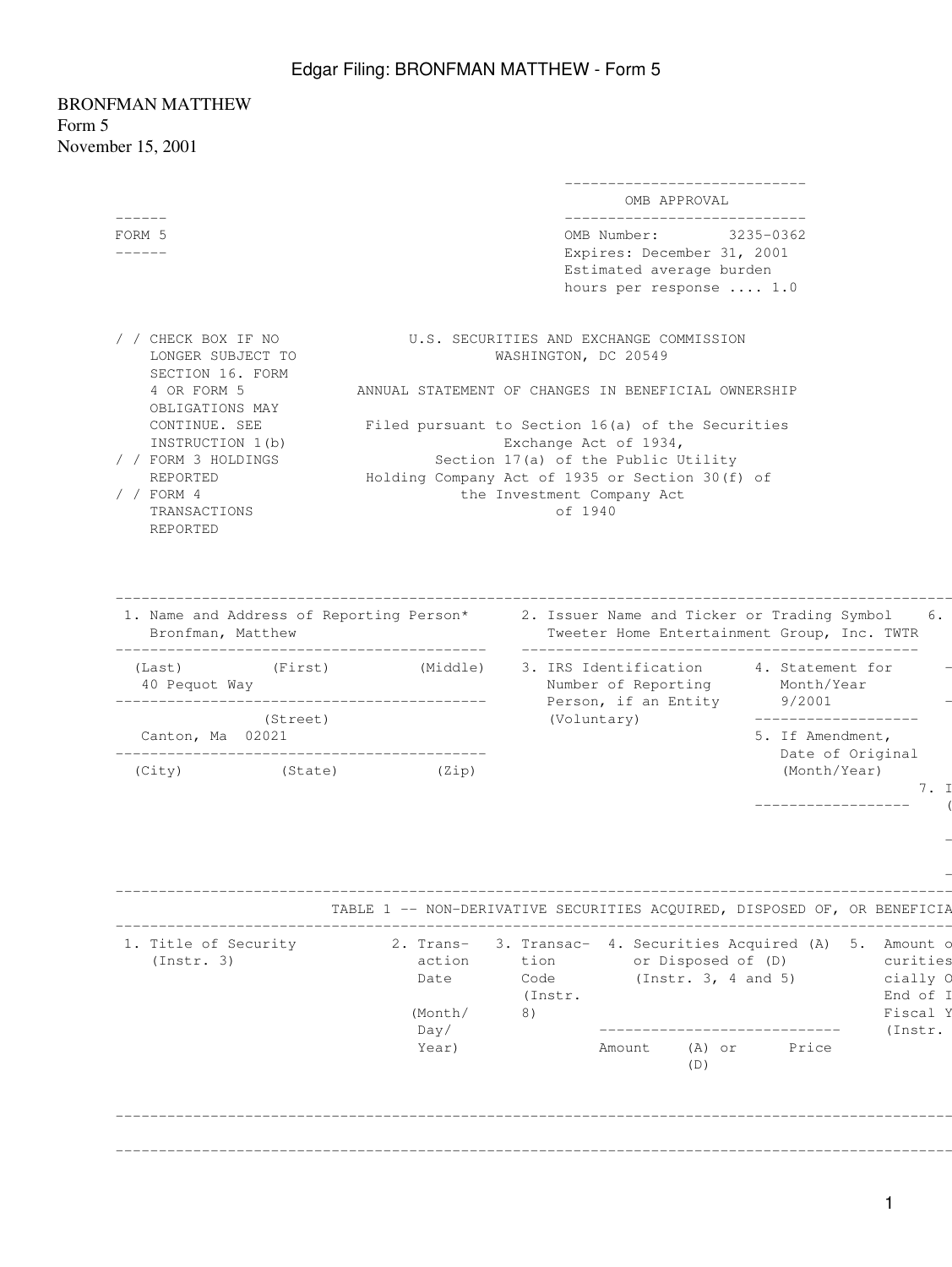| *If the form is filed by more than one Reporting Person, see Instruction 4(b) (v). |                                                                         |                         |               |                                                                |     |                            |             |    |
|------------------------------------------------------------------------------------|-------------------------------------------------------------------------|-------------------------|---------------|----------------------------------------------------------------|-----|----------------------------|-------------|----|
|                                                                                    |                                                                         |                         |               |                                                                |     |                            |             |    |
|                                                                                    |                                                                         |                         |               |                                                                |     |                            |             |    |
|                                                                                    |                                                                         |                         |               |                                                                |     |                            |             |    |
| FORM 5 (CONTINUED)                                                                 | TABLE II -- DERIVATIVE SECURITIES ACQUIRED, DISPOSED OF, OR BENEFICIALL |                         |               |                                                                |     |                            |             |    |
|                                                                                    |                                                                         |                         |               | (E.G., PUTS, CALLS, WARRANTS, OPTIONS, CONVERTIBLE SECURITIES) |     |                            |             |    |
| 1. Title of Derivative                                                             | 2. Conver-                                                              | 3. Trans- 4. Trans-     |               | 5. Number of                                                   |     | 6. Date Exer-              |             |    |
| Security                                                                           | sion or                                                                 | action                  | action        | Derivative                                                     |     |                            | cisable and | 7. |
| (Insert. 3)                                                                        | Exercise<br>Price of                                                    | Date<br>(Month/ (Instr. | Code          | Securities<br>Acquired (A)                                     |     | Date                       | Expiration  |    |
|                                                                                    | Deriv-<br>ative                                                         | Day/<br>Year)           | 8)            | or Disposed<br>$\circ f$ (D)                                   |     | Year)                      | (Month/Day/ |    |
|                                                                                    | Security                                                                |                         |               | (Insert. 3,<br>$4,$ and 5)                                     |     |                            |             |    |
|                                                                                    |                                                                         |                         |               |                                                                |     | Date Expira-<br>Exer- tion |             |    |
|                                                                                    |                                                                         |                         |               | (A)                                                            | (D) | cisable Date               |             |    |
| OPTION                                                                             | 12.97 9/27/01 J(1) 3,500 9/27/01 9/27/04                                |                         |               |                                                                |     |                            |             |    |
|                                                                                    |                                                                         |                         |               |                                                                |     |                            |             |    |
|                                                                                    |                                                                         |                         |               |                                                                |     |                            |             |    |
|                                                                                    |                                                                         |                         |               |                                                                |     |                            |             |    |
|                                                                                    |                                                                         |                         |               |                                                                |     |                            |             |    |
|                                                                                    |                                                                         |                         |               |                                                                |     |                            |             |    |
|                                                                                    |                                                                         |                         |               |                                                                |     |                            |             |    |
|                                                                                    |                                                                         |                         |               |                                                                |     |                            |             |    |
|                                                                                    |                                                                         |                         |               |                                                                |     |                            |             |    |
|                                                                                    |                                                                         |                         |               |                                                                |     |                            |             |    |
| 1. Title of Derivative<br>Security                                                 | 9. Number of<br>Derivative                                              |                         | 10. Ownership | of Derivative                                                  |     | 11. Nature of              | Indirect    |    |